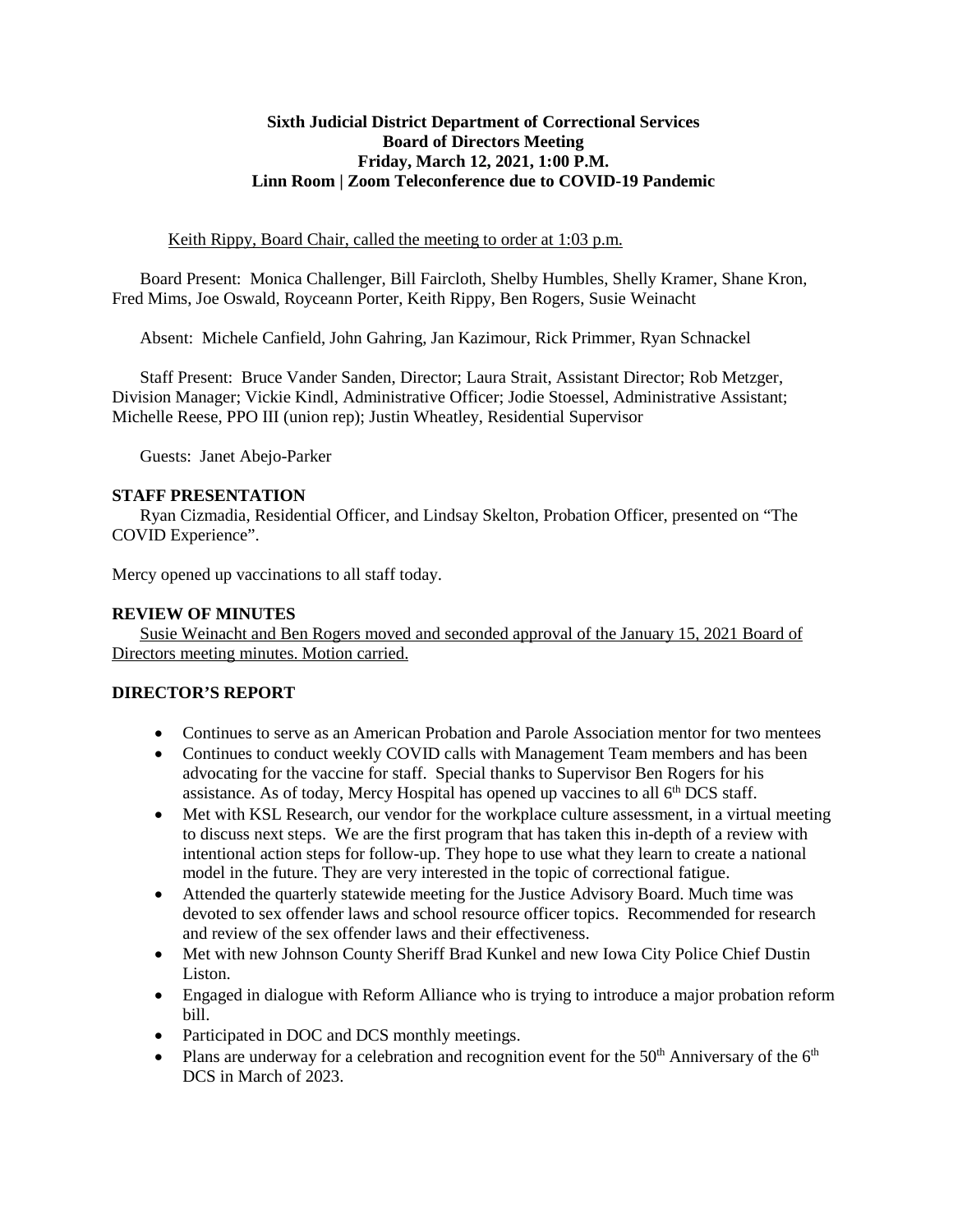# **BOARD OF DIRECTORS MEETING MINUTES March 12, 2021 – Page 2**

#### **FINANCIAL REPORT**

Bruce Vander Sanden, Director, provided the January Financial Report.

Joe Oswald and Fred Mims moved and seconded approval of the January Financial Report as presented. Motion carried.

# **ADVISORY COMMITTEE REPORTS**

- Southern (suspended until further notice)
- Northern (suspended until further notice)
- Client Services (next meeting on  $4/6/21$ )
- Law Enforcement (last meeting on  $3/3/21$ ) Resumed regular meeting schedule since suspended last year due to COVID. Will begin work to address challenges in recruitment and hiring by hosting a corridor joint criminal justice and corrections recruitment and job fair.
- Culture Competency (last meeting on  $3/11/21$ ) Fruitful conversation centered on staff demographics, the Racial Disparity Report action plan, and pipeline ideas to assist with recruitment. Welcomed new member Lemi Tilahun.

#### **BOARD BUSINESS**

1. Board Elections

Fred Mims and Shelby Humbles moved and seconded to approve to reelect the current officers and Executive Committee membership from 2020 to continue on through 2021. Motion carried.

- 2. Table of Organization Monica Challenger and Fred Mims moved and seconded to approve the Table of Organization as presented. Motion carried.
- 3. FY2021 Qualtrics contract ratification Fred Mims and Royceann Porter moved and seconded to ratify the contract. Motion carried.
- 4. PDQ approval for new PPO II position (Cedar Rapids residential) Fred Mims and Susie Weinacht moved and seconded to approve two new positions (PPO II and Community Program Monitor) to add to Table of Organization. Motion carried. NOTE: These positions will be funded with local income.
- 5. Policy review None
- 6. Out-of-state travel/training None
- 7. Other Keith announced that Linn County Mental Health Access Center had its grand opening last week. He commended Ben's work to see this project through. The services this access center provides is critical to our community and we are fortunate to have one in both Johnson County and Linn County.

# **PUBLIC COMMENTS**

None.